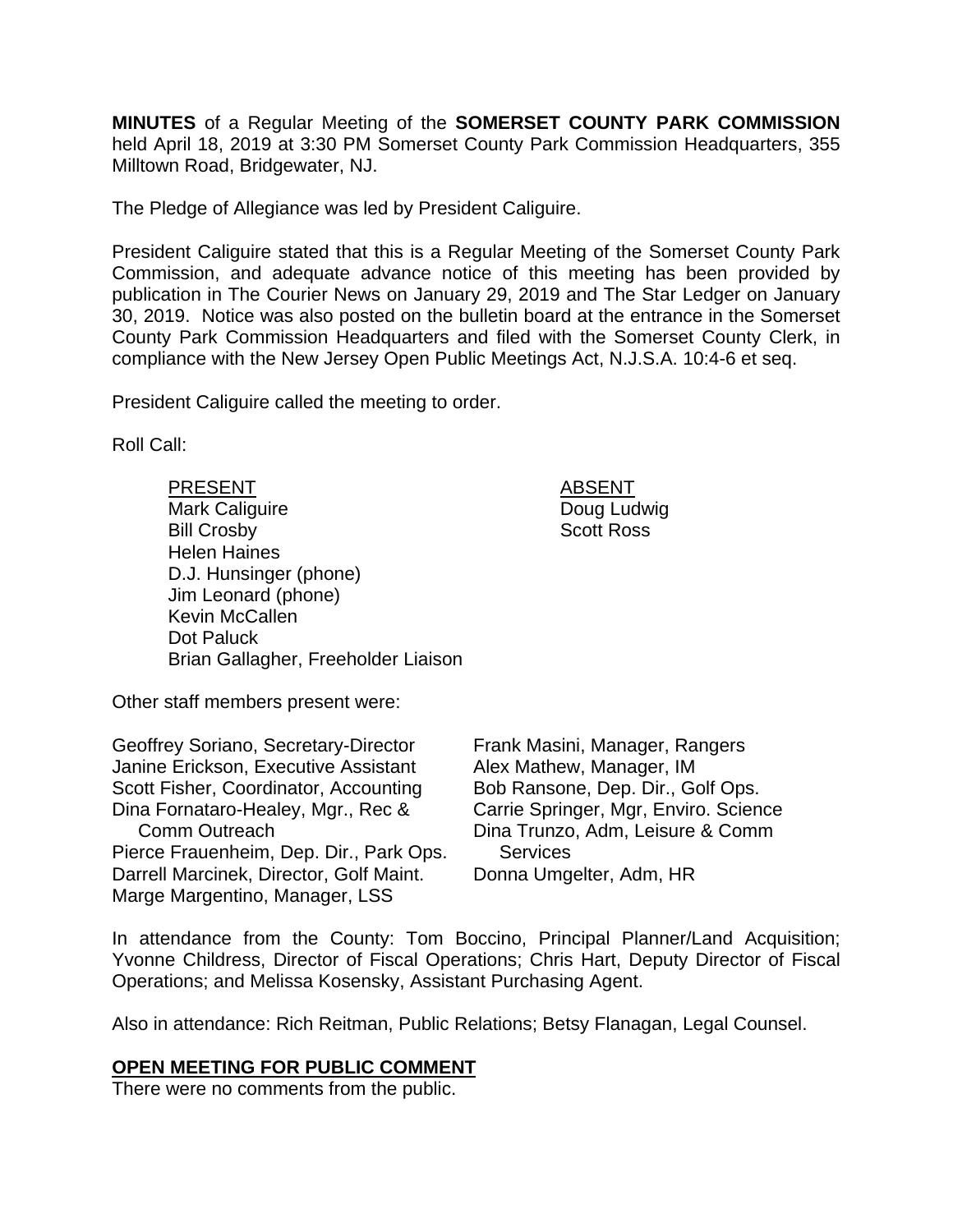# **APPROVAL OF THE MINUTES**

President Caliguire called for the approval of the minutes of the regular meeting held on March 21, 2019. Moved by Commissioner Crosby; seconded by Commissioner McCallen. YEAS: Commissioners Crosby, Haines, Hunsinger, Leonard, McCallen, Paluck, and President Caliguire. NAYES: None. ABSENT: Commissioners Ludwig and Ross.

# **APPROVAL OF BILLS FOR PAYMENT**

The following resolutions were moved by Commissioner Crosby; seconded by Commissioner Paluck. YEAS: Commissioners Crosby, Haines, Hunsinger, Leonard, McCallen, Paluck, and President Caliguire. NAYES: None. ABSENT: Commissioners Ludwig and Ross.

# **Resolution R19-113 – Emergency Temporary Appropriations**

Resolution authorizes emergency temporary appropriations.

# **Resolution R19-114 – Payment of Claims**

Resolution authorizing payment of claims in the amount of \$2,666,805.29 comprised of Claims in the amount of \$1,731,563.98, Other Expenses in the amount of \$148,243.02 and Salaries and Wages in the amount of \$786,998.29 for the period of March 21, 2019 through April 17, 2019.

### **Resolution R19-115 – Refund of Recreation Fees**

Resolution authorizes refund of recreation fees.

# **Resolution R19-116 – Confirming Orders**

Resolution authorizes the payment of confirming orders totaling \$4,006.04.

#### **Resolution R19-117 – Authorizing Additional Funding for Previously Awarded Contracts (Leisure Services)**

Resolution authorizes additional funds for previously awarded contracts.

#### **Resolution R19-118 – Authorizing Additional Funding for Previously Awarded Contracts (Golf)**

Resolution authorizes additional funds for previously awarded contracts.

#### **Resolution R19-119 – Authorizing Additional Funding for Previously Awarded Contracts (Administration)**

Resolution authorizes additional funds for previously awarded contracts.

### **Resolution R19-120 – Authorizing Additional Funding for Previously Awarded Contracts (Park Operations)**

Resolution authorizes additional funds for previously awarded contracts.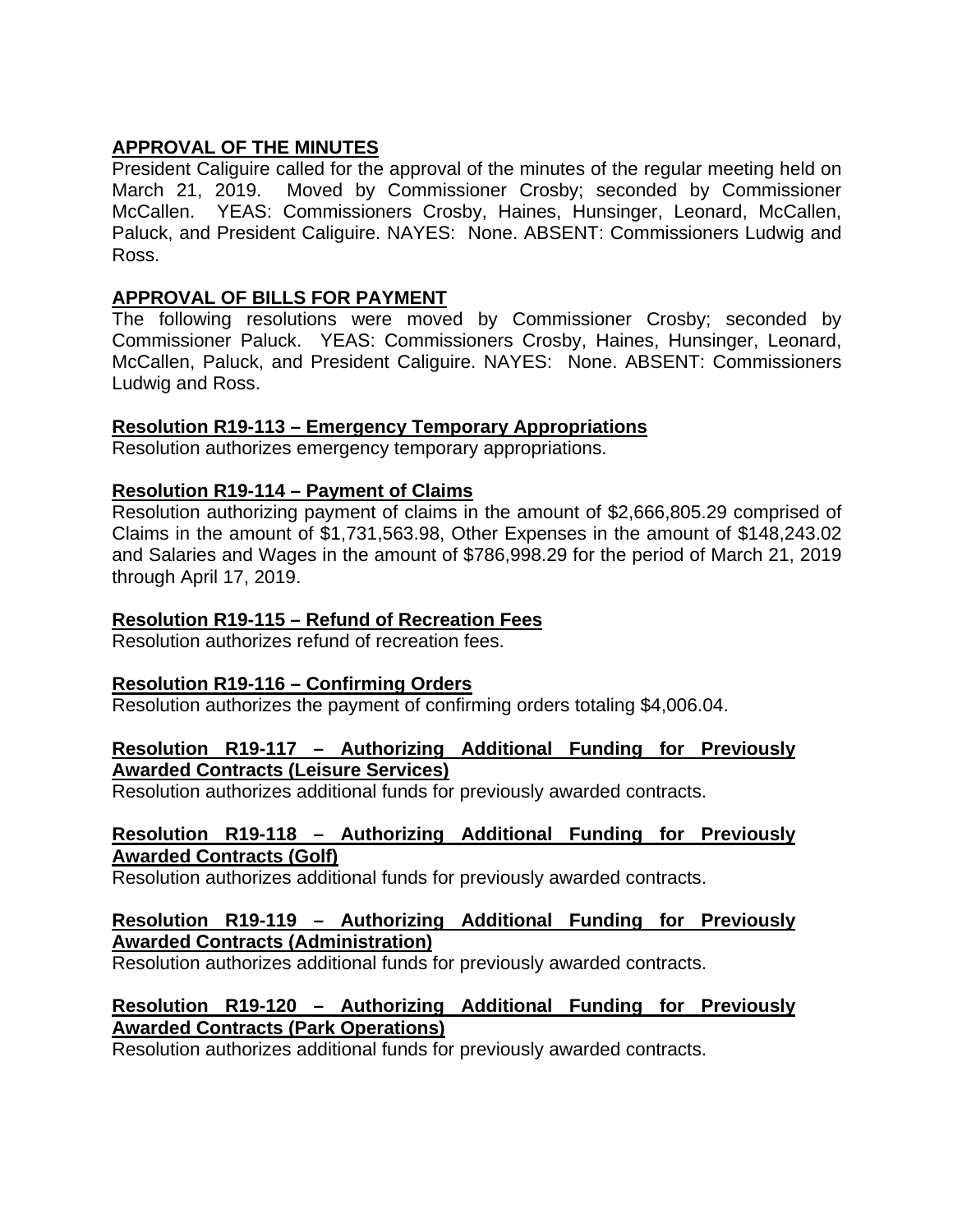### **Resolution R19-121 – Amending and Cancelling Certification of Funds for Previously Awarded Contracts**

Resolution cancels and amends certification of funds for previously awarded contracts.

# **Resolution R19-122 – Amending Resolution R19-092 for Incorrect Dollar Amount**

Resolution amends the dollar amount for Certification of Funds for Previously Awarded Contracts from \$2,500.00 to \$250.00.

# **Resolution R19-123 – Amending Resolution R19-111 to Amend Name of Vendor**

Resolution amends the name of the vendor from Finch Services to John Deere and Co.

### **DIRECTOR'S REPORT**

Director Soriano submitted a report for the month of March 2019.

# **COMMISSION CORRESPONDENCE**

A letter was sent to Mike Ballow, Fleet and Property Manager, from Roger Venner, Owner of Predator Tree Service. The letter commended Park Maintenance roving crew members, Chris Meyers, Jordan Turiano, and Josh Bernero for the assistance they provided with tree removal in the Raritan Canal.

### **CONSENT AGENDA**

# **RESOLUTIONS**

The following resolutions were moved by Commissioner Crosby; seconded by Commissioner Paluck. YEAS: Commissioners Crosby, Haines, Hunsinger, Leonard, McCallen, Paluck, and President Caliguire. NAYES: None. ABSENT: Commissioners Ludwig and Ross.

#### **Resolution R19-124 – Approving the Friends of Boudinot-Southard-Ross License Agreement**

Resolution approves a license agreement with Friends of Boudinot-Southhard-Ross for the period of May 1, 2019 to April 30, 2021.

### **Resolution R19-125 – Approving a Memorandum of Understanding between the Somerset County Park Commission and Park Rx America**

Resolution approves a Memorandum of Understanding with Park Rx America for the period of May 1, 2019 through April 30, 2022.

Dina Trunzo explained that SCPC's participation in Park Rx will allow participating doctors to prescribe visits to our parks to their patients for their wellness routine.

#### **Resolution R19-126 – Adopting Revised Seasonal and Part-Time Hourly Wages**

Resolution adopts revised job classifications and seasonal and part-time hourly wages for 2019.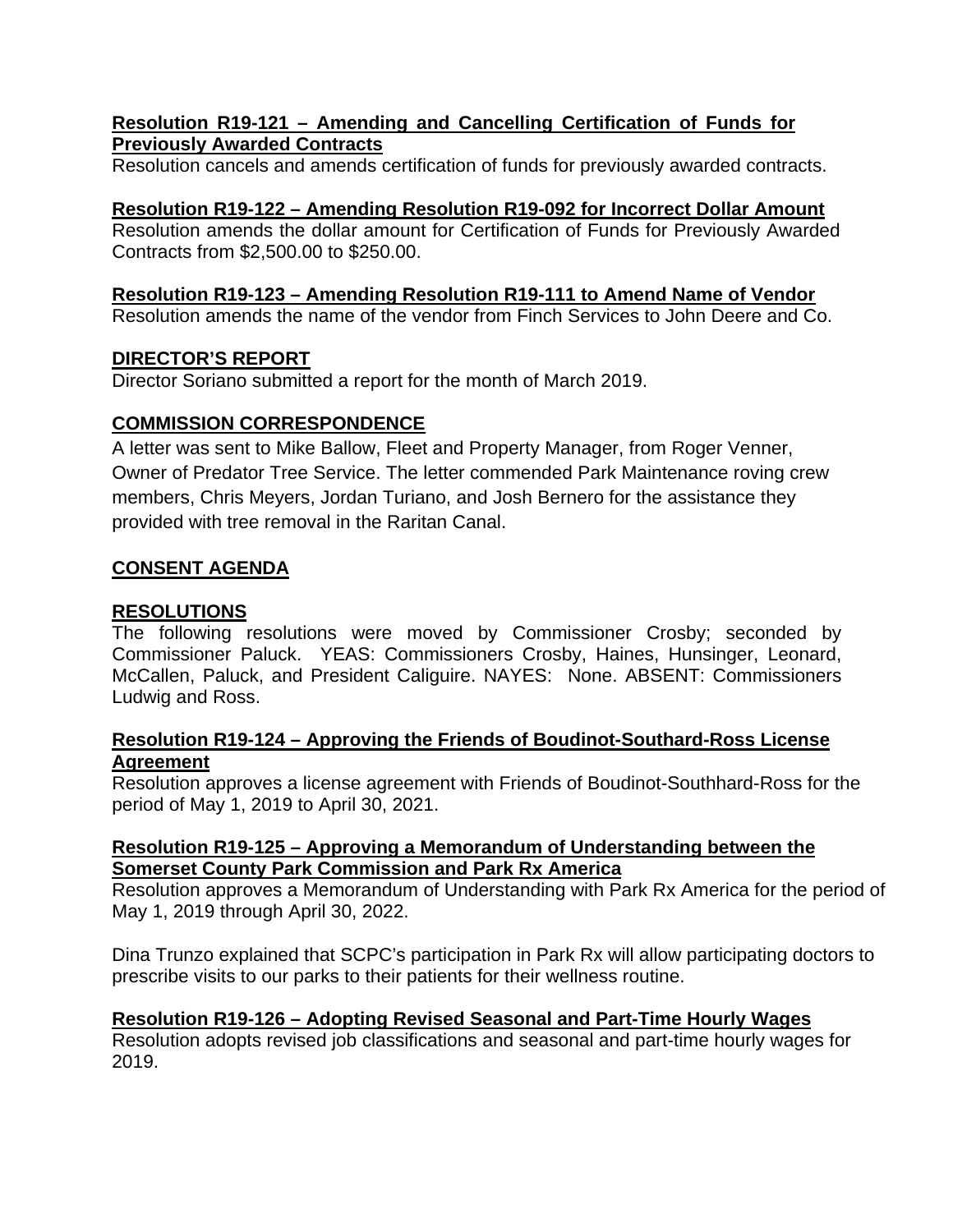This resolution addresses the five year progression to \$15 minimum wage. The Class 1 pay scale was eliminated. Jobs in the Class 1 category were moved to the Class 2 category pay scale.

### **Resolution R19-127 – Authorizing Sale of Surplus**

Resolution authorizes sale of surplus property.

### **Resolution R19-128 – Adopting Cash Advance for Adult Day Trips**

Resolution adopts a cash advance in the amount of \$125.00 to cover the cost of vehicle tolls and admission fees to Green-wood on April 30, 2019.

### **Resolution R19-129 – Rejecting Bids to Lease Electric and Gasoline Powered Golf Cars**

Resolution rejects three bids received as the specifications require revision.

### **Resolution R19-130 – Awarding Contract for a One-Year Extension for the Lease, Delivery, and Maintenance of Electric and Gasoline Powered Golf Cars**

Resolution awards extension of contract to E-Z-GO Division of Textron for a total annual price of \$232,255.44.

### **Resolution R19-131 – Authorizing use of State Contract for Purchase of Tires, Tubes, and Service**

Resolution authorizes purchases from Custom Bandag not to exceed \$7,000.00.

#### **Resolution R19-132 – Authorizing use of State Contract for the Purchase of Copiers, Maintenance, and Supplies**

Resolution authorizes purchase from RICOH not to exceed \$2,886.81.

#### **Resolution R19-133 – Awarding the First Year of a Two-Year Contract for Grasses and Sod**

Resolution awards contract to Selody Sod Farm not to exceed \$2,500.00.

#### **COMMITTEE REPORTS**

#### **CFO's Report**

Commissioner Crosby, Chair of the Committee, submitted a report for the month of March 2019.

In the absence of the Park Commission Treasurer, Director Soriano stated that as work continues to finalize the 2019 budget, he is not ready to present the Park Commission budget until the adoption of the County's budget. Once the County budget is adopted, Director Soriano will present the Park Commission budget to the Budget Committee.

#### **HUMAN RESOURCES**

Commissioner Leonard, Chair of the Committee, submitted a report for the month of March 2019.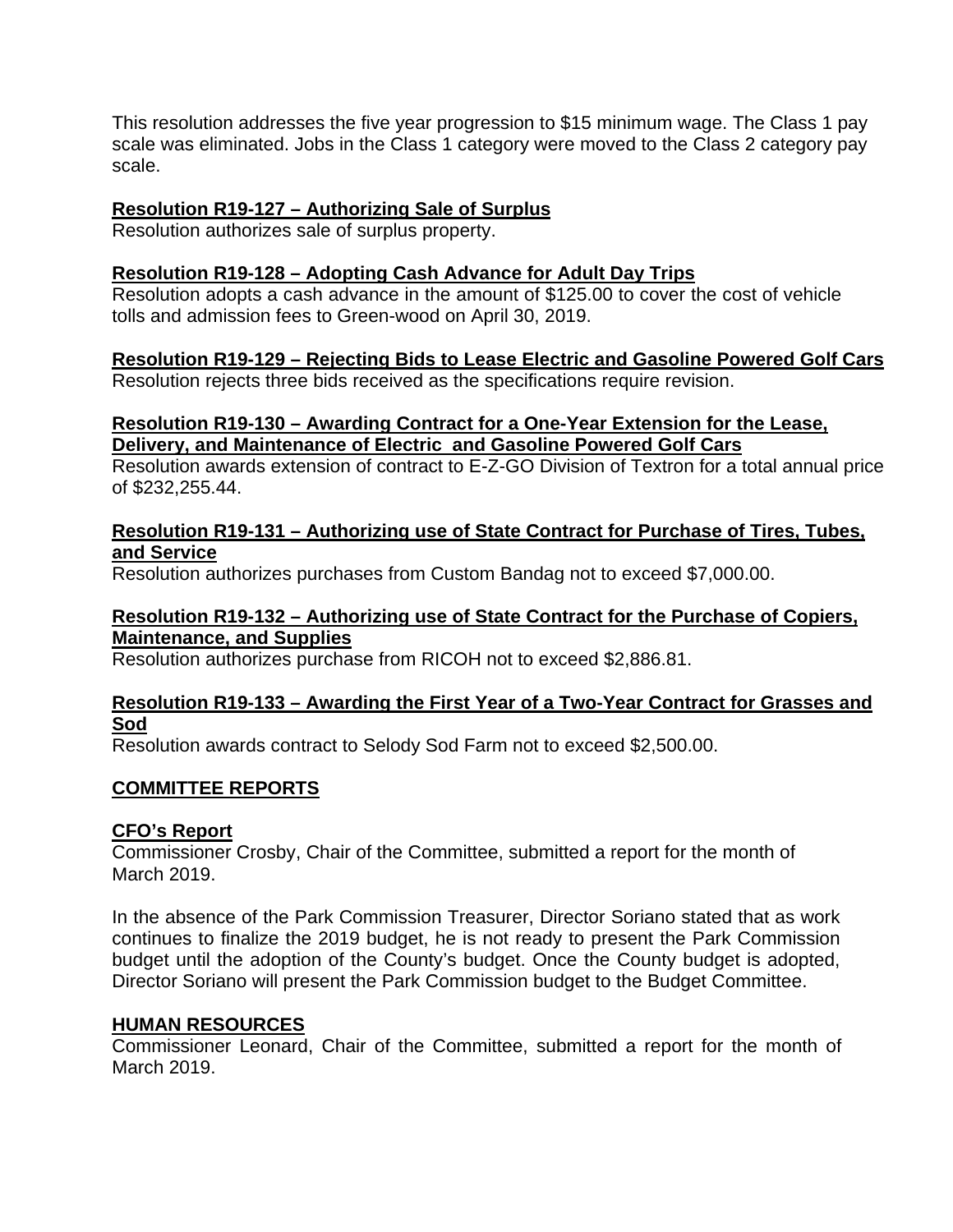Donna Umgelter, Administrator, Human Resources, is in the process of hiring seasonal employees.

#### **LEISURE SERVICES**

Commissioner Ludwig, Chair of the Committee, submitted a report for the month of March 2019.

Dina Trunzo, Administrator, Leisure and Community Services, stated that the Park Foundation Pro-Celebrity Golf Outing is sold out at this time. Shauna Moore, Horticulture Supervisor, conducted a floral arrangement class for TR participants. The Annual Volunteer Dinner will be held at Neshanic Valley Golf Course on April 25<sup>th</sup>. Dina invited the Commissioners to attend the dinner.

Carrie Springer, Manager, Environmental Education, stated that the EEC will be hosting a Swamp Search Scavenger Event on April 28<sup>th</sup> at noon to 4:30pm. The "Butterfly Guy" will make a presentation at 3:45pm during the event.

Marge Margentino, Manager, Lord Stirling Stable, distributed "JJ the Pony" trading cards to all of the Commissioners. The trading cards will be distributed to children at various marketing events. Various cards will have a special golden horseshoe that will award the recipient with a free pony ride. Lord Stirling Stable recently received two horses donated from New York City that will be used for trail rides.

#### **GOLF MANAGEMENT**

Commissioner Paluck, Chair of the Committee, submitted a report for the month of March 2019.

Darrell Marcinek, Director, Golf Maintenance, stated that spring aeration at Quail Brook Golf Course will be complete on Monday. The addition of a forward tee at the  $6<sup>th</sup>$  hole at Warrenbrook Golf Course will be complete by Memorial Day.

Bob Ransone, Deputy Director, Golf Operations, stated that March was a good month for golf revenue. April golf revenue is up \$100,000.00 as compared to April 2018. The NJSGA will be hosting the Amateur Championship at Neshanic Valley Golf Course on July 9-11<sup>th</sup>. Neshanic Valley Golf Course is the first public course to host this event since 1990. The Amateur Championship is the oldest major championship in the state of NJ. The MGA will host the Public Links Championship with players from NY, NJ and Connecticut at Neshanic Valley Golf Course on June 13<sup>th</sup>.

#### **INFORMATION MANAGEMENT**

Commissioner McCallen, Chair of the Committee, submitted a report for the month of March 2019.

Alex Mathew, Manager, Information Management, stated that RecTrac migration began on April 15, 2019 and will go live tomorrow. 71 new desktop computers have been installed and the new laptops are being configured for upcoming installation.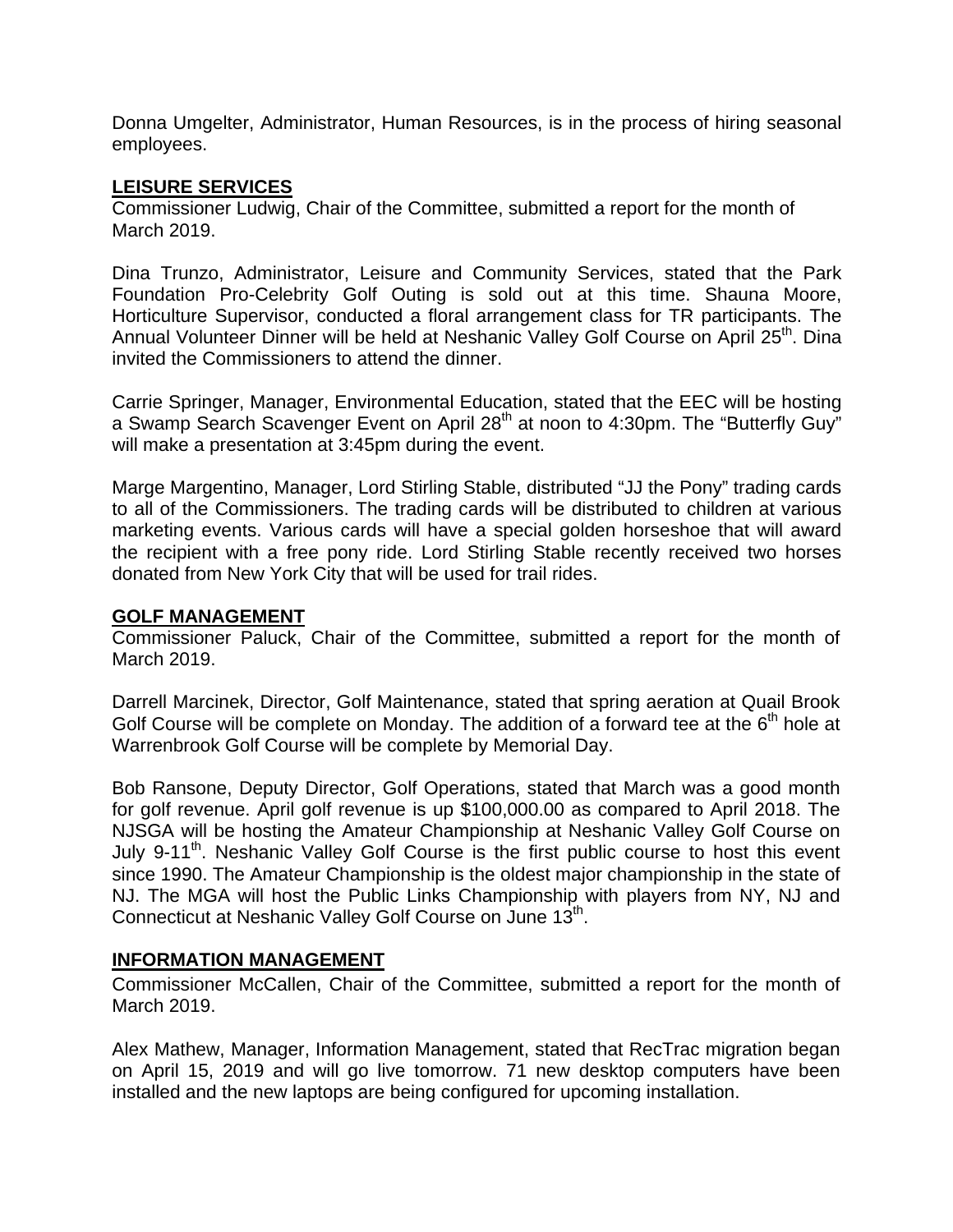# **VISITOR SERVICES**

Commissioner Crosby, Chair of the Committee, submitted a report for the month of March 2019.

Frank Masini, Manager, Park Rangers, had no further report.

### **PROPERTY MANAGEMENT**

Commissioner Leonard stated that he participated in the County's Walk, Bike, Hike plan which is in its final stages. Commissioner Leonard encouraged the Park Commission to consider municipal partnerships in our plans. He thanked Walter Lane, County Planning Board Director and Tom Boccino, Principal Planner/Land Acquisition, for developing this concept and bringing it to stakeholders.

### **PLANNING AND LAND ACQUISITION**

Tom Boccino, Parks Section Principal Planner, Land Acquisition, presented a report for March 2019.

### **CAPITAL FACILIITES – CONSTRUCTION and ENGINEERING**

Adam Bloom, County Park Engineer, submitted a report for March 2019.

#### **PARK MAINTENANCE & HORTICULTURE**

Commissioner Hunsinger, Chair of the Committee, submitted a report for March 2019.

Pierce Frauenheim, Deputy Director, Park Operations, echoed the sentiments of the letter sent by Predator Tree Service and praised the park maintenance staff for all the difficult jobs they perform on a daily basis. Pierce has been visiting the park facilities and meeting with staff. The Manville Youth Athletic League posted a banner at the renovated Gerber Field to thank the Park Commission for the work that was done on the field in preparation for baseball season. Pierce thanked Duke Island Park staff for quickly removing a tree that fell just prior to the start of a 5K race that was taking place at the park. Staff prepared the seven baseball fields at Mountain View Park for hosting a one day baseball tournament with 107 baseball teams that will take place this weekend. Patrons are enjoying Colonial Park and the opening of the new third trail at Natirar. Special Projects staff installed a new wall and door at Spooky Brook Pro Shop.

The Annual Plant Sale will take place at Buck Gardens on April 26-27<sup>th</sup>.

#### **AUDIT COMMITTEE**

Commissioner Crosby stated that the Audit Committee is providing information as necessary to the auditors.

#### **FREEHOLDERS REPORT**

Freeholder Brian Gallagher stated that there was a public meeting for the County's Walk, Bike, Hike Plan last week, which was well attended. Freeholder Gallagher